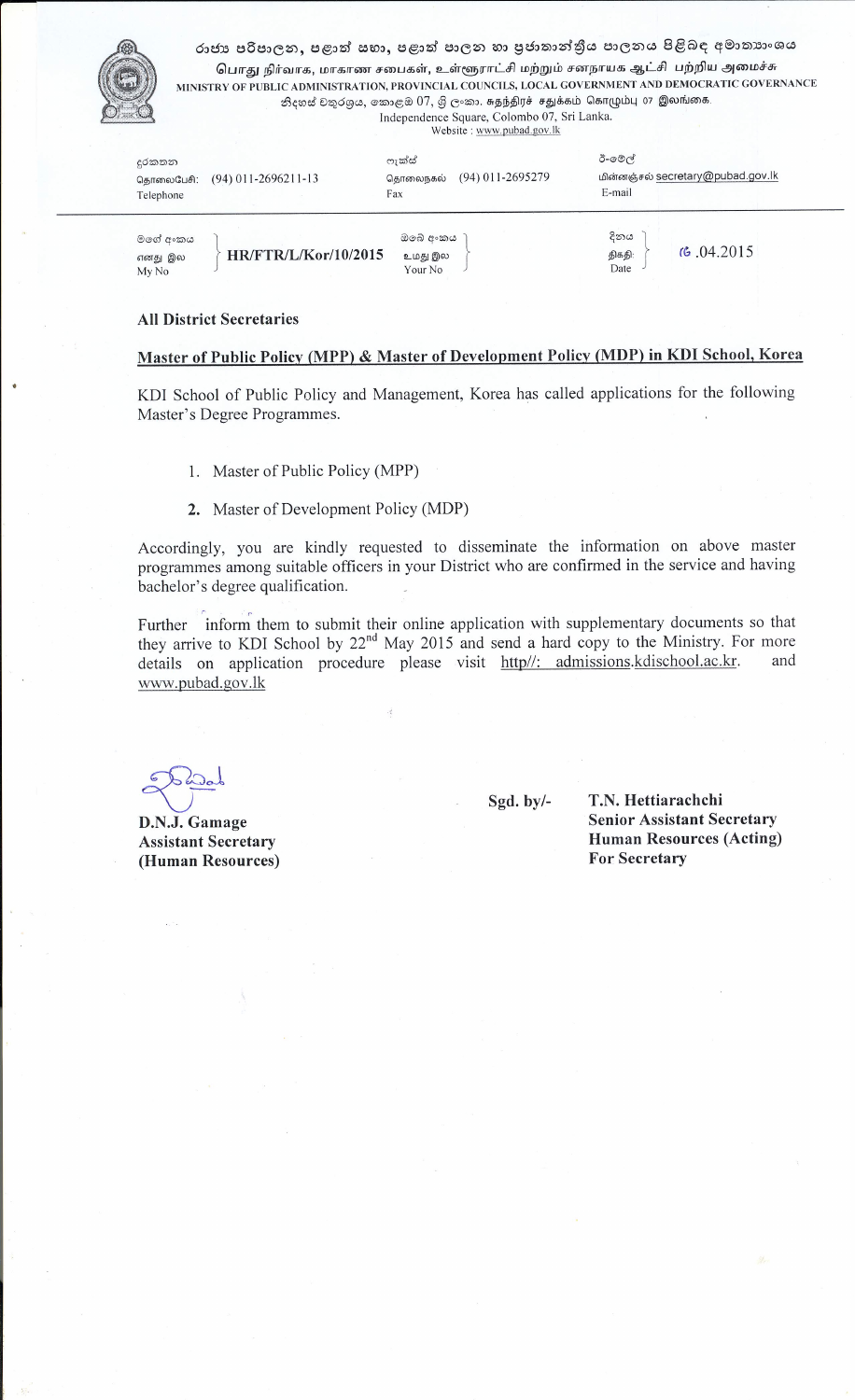

# **Application Guideline**

*for International Students*



**M**aster of **P**ublic **P**olicy (**MPP**) **M**aster of **D**evelopment **P**olicy (**MDP**)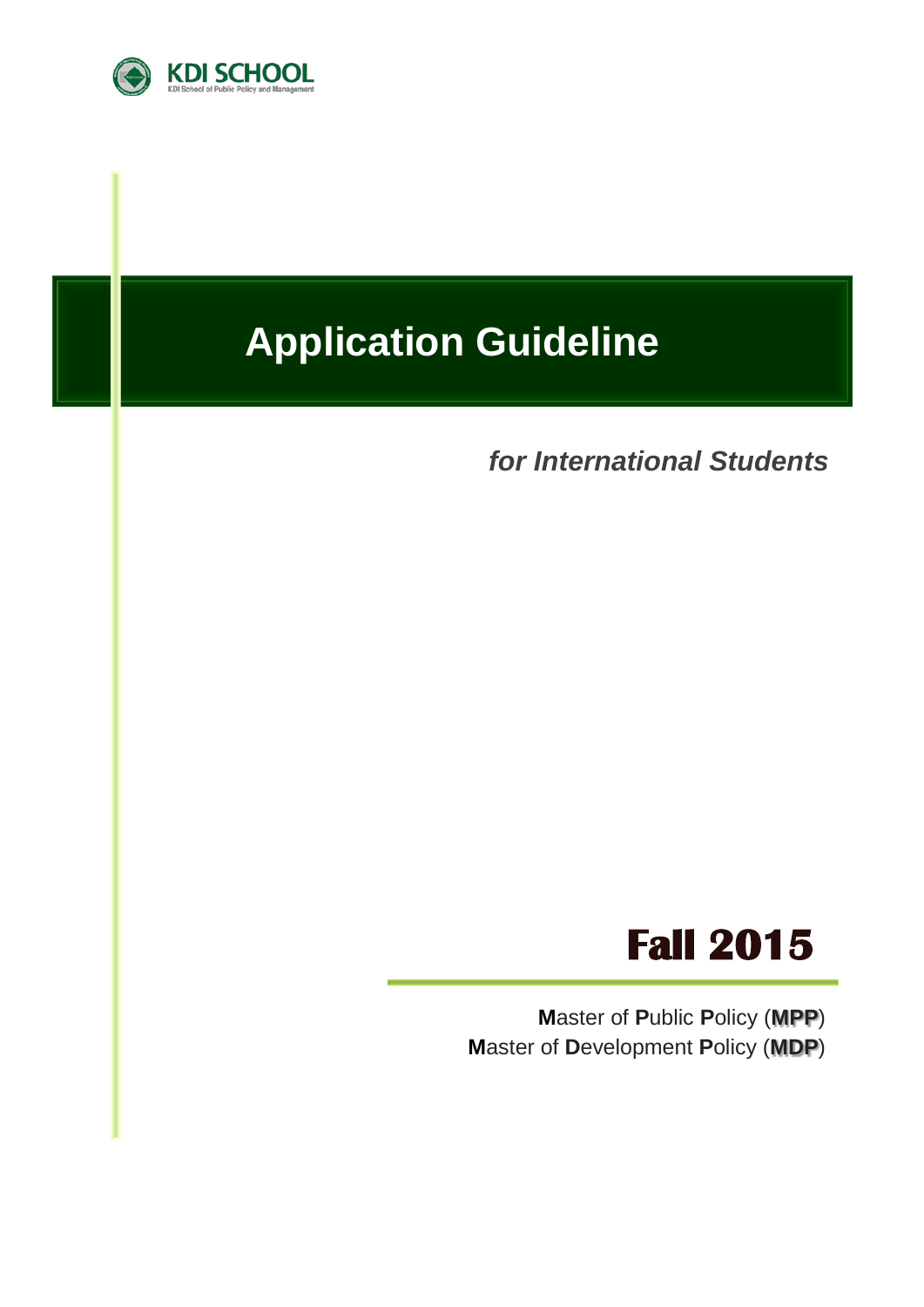

# **- Contents -**

- **1. Admissions Schedule**
- **2. Program Information**
- **3. Qualifications**
- **4. Requirements**
	- **1) Application Documents**
	- **2) Important Notices**
	- **3) Document Authentication/Legalization**
- **5. Scholarship & Tuition**
- **6. Contact Information**
- **7. Process Checklist**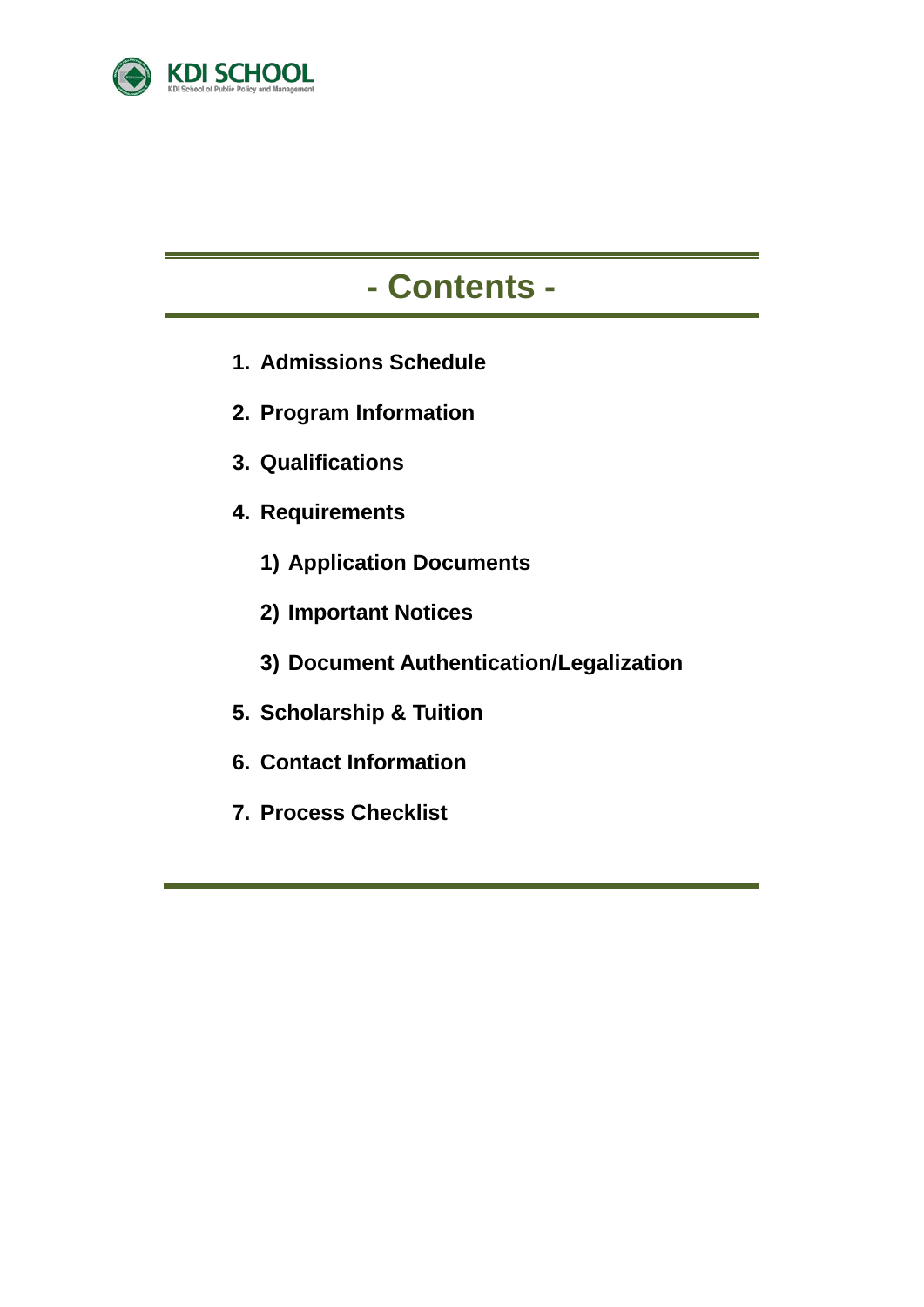

# **1. Admissions Schedule**

## **Overview**

| Category                            | <b>Fall 2015 Admissions</b>                                                      | <b>Spring 2016 Admissions</b>                                                                                                                                                                |  |
|-------------------------------------|----------------------------------------------------------------------------------|----------------------------------------------------------------------------------------------------------------------------------------------------------------------------------------------|--|
| <b>Program Entrance</b>             | September, 2015                                                                  | February, 2016                                                                                                                                                                               |  |
| <b>Application Period</b>           | March $30 \sim$ May 22, 2015                                                     | August $\sim$ October, 2015                                                                                                                                                                  |  |
| <b>Programs Offered</b><br>(Majors) | <b>Master's Programs:</b><br>- Public Policy (MPP)<br>- Development Policy (MDP) | <b>Master's Programs:</b><br>- Public Policy (MPP)<br>- Development Policy (MDP)<br>- Public Management (MPM)<br><b>Ph.D. Programs:</b><br>- Public Policy (PP)<br>- Development Policy (DP) |  |

*\*The information above is subject to change.*

## **Admissions Schedule (KST, Korea Standard Time)**

| <b>Online Application</b>  | March $30 \sim$ May 22 (24:00)                                                                                                                                                                                                                     |  |  |
|----------------------------|----------------------------------------------------------------------------------------------------------------------------------------------------------------------------------------------------------------------------------------------------|--|--|
|                            | - Submission of online application must be completed by midnight of the<br>deadline. The online application system will be closed after midnight.                                                                                                  |  |  |
| <b>Document Submission</b> | March $30 \sim$ May 22 (18:00)                                                                                                                                                                                                                     |  |  |
|                            | - All required documents must arrive in one envelope at the admissions office<br>by 6 p.m. on the deadline. Late or incomplete documents are not accepted.<br>Arrival of the documents will be indicated on the online application system.         |  |  |
| <b>Document Review</b>     | <b>Early June</b>                                                                                                                                                                                                                                  |  |  |
|                            | - If the online application and all the required documents are submitted on<br>time, they will be reviewed by the admissions committee.<br>The result of the document review will be posted on the online application<br>$\blacksquare$<br>system. |  |  |
| <b>Interview</b>           | <b>Mid June</b>                                                                                                                                                                                                                                    |  |  |
|                            | - Those who pass the document review will be contacted for the interview<br>arrangement and a pre-call prior to the actual interview.<br>- The interview will be conducted in English either by Skype or phone.                                    |  |  |
| <b>Final Result</b>        | <b>Early July</b>                                                                                                                                                                                                                                  |  |  |
|                            | - The final result will be announced through email and posted on the online<br>application system.                                                                                                                                                 |  |  |
| <b>Registration</b>        | $July ~ \sim$ August                                                                                                                                                                                                                               |  |  |
|                            | The admissions package will be sent to each admitted student by email and<br>-<br>postal mail.                                                                                                                                                     |  |  |
| <b>Program Entrance</b>    | <b>September 2015</b>                                                                                                                                                                                                                              |  |  |
|                            | - Classes will be held at KDI School's new campus in Sejong City, which is<br>an administrative district created by the Korean government.                                                                                                         |  |  |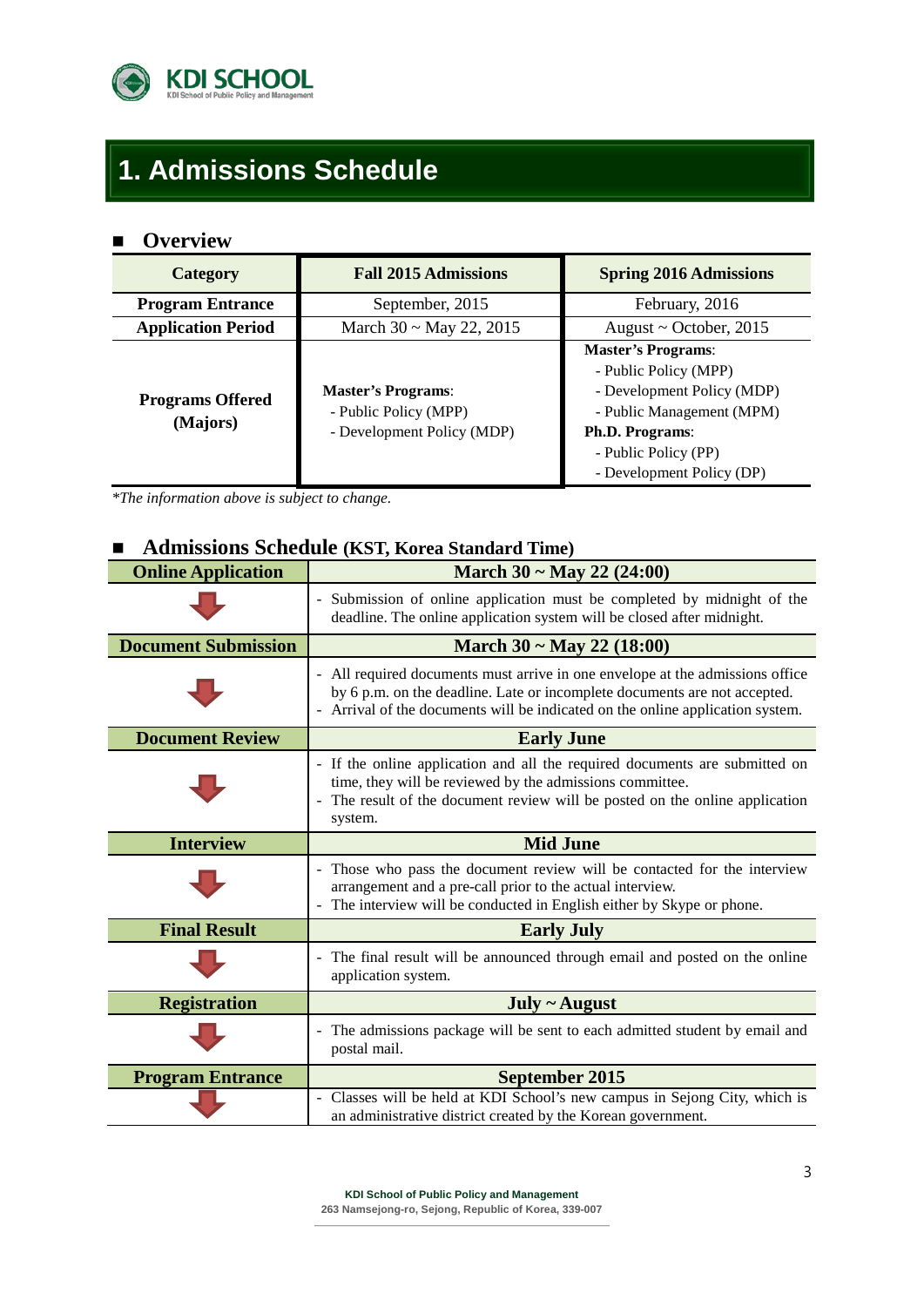

## **2. Program Information**

### **Master of Public Policy (MPP)**

The Master of Public Policy (MPP) program is designed to provide global perspective and professional expertise in public policy areas. The program is highly regarded both in and outside Korea, particularly among developing nations and government officials. The faculty with outstanding research backgrounds and empirical knowledge offer a leading curriculum that integrates theory and practice. Students must take at least one concentration from his/her MPP concentration and they may choose a  $2<sup>nd</sup>$  concentration from 9 concentrations. The highly diverse student composition provides a unique educational environment. Both domestic and international students from all walks of life, including the government, the media, and NGOs are able to share ideas, knowledge, and experiences, and build a dynamic global network.

#### **Core Courses:**

- Analysis of Market and Public Policy
- Quantitative Methods
- Korean Economic Development (for G20 and KOICA students)
- **First Concentration:**
	- **-** Finance and Macroeconomic Policy
	- **-** Trade and Industry Policy
	- **-** Public Finance and Social Policy
	- **-** Regional Development and Environment
- **Second Concentration:**
	- **-** Finance and Macroeconomic Policy
	- **-** Trade and Industry Policy
	- **-** Public Finance and Social Policy
	- **-** Regional Development and Environment
	- **-** Sustainable Development
	- **-** International Development
	- **-** Public Administration and Leadership
	- **-** Strategic Management
	- **-** Global Governance and Political Economy

### **Master of Development Policy (MDP)**

Based on KDI's hands-on experience on development policy for more than forty years, the Master of Development Policy (MDP) program offers a curriculum where students can examine various issues of socio-economic development in both theoretical and practical frameworks. The program specifically targets international professionals, including government officials, development consultants and regional specialists who wish to contribute to development policymaking. The program is also focused on fostering professionals in the field of official development assistance (ODA). Students must take at least one concentration from his/her MDP concentration and they may choose a 2nd concentration from 9 concentrations.

- **Core Courses:**
	- Analysis of Market and Public Policy
	- Introduction to Development Policy
	- Introduction to Research Methods
	- Korean Economic Development (for G20 and KOICA students)
- **First Concentration:**
	- **-** Sustainable Development
	- **-** International Development
- **Second Concentration:**
	- **-** Sustainable Development
	- **-** International Development
	- **-** Finance and Macroeconomic Policy
	- **-** Trade and Industry Policy
	- **-** Public Finance and Social Policy
	- **-** Regional Development and Environment
	- **-** Public Administration and Leadership
	- **-** Strategic Management
	- **-** Global Governance and Political Economy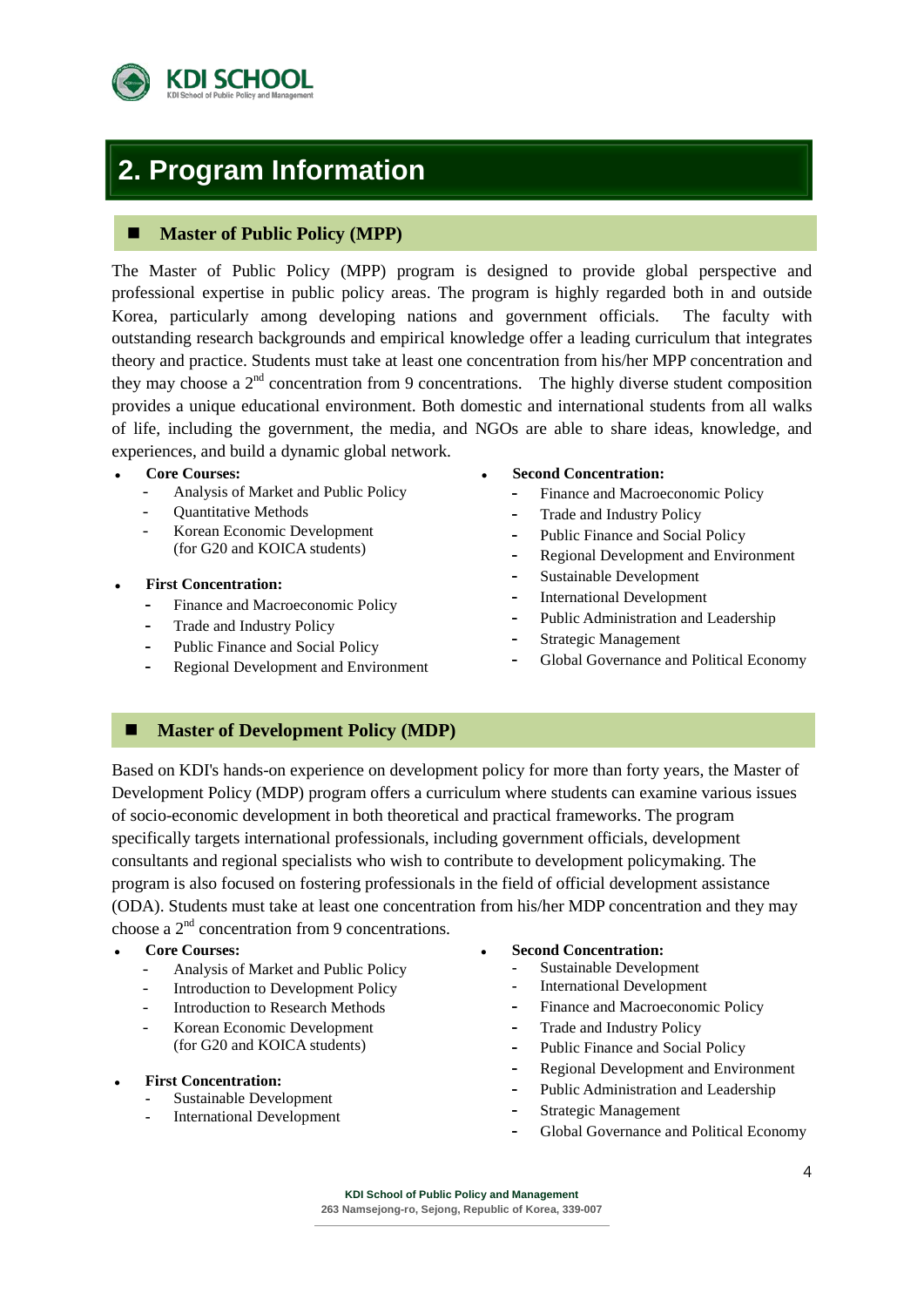

## **3. Qualifications**

## **Applicant Qualification**

### **International Applicants must meet one of the following:**

① A foreign national whose parents are both foreign nationals

*(If you are an applicant of Korean origin and want to qualify as an international applicant, you must provide (1) a certified copy of birth certificate proving your relationship with both your parents and (2) a copy of both parents' passports demonstrating their foreign nationalities.)*

② An applicant who has completed at least 16 years of education (elementary, middle,

high school, and undergraduate) in a foreign country

*(If you are an applicant of Korean origin and want to qualify as an international applicant, you must provide certified copies of academic transcripts or graduation certificates of your entire education.)*

## **Degree Qualification**

### **Applicants for Master's degree program must meet one of the following:**

① A bachelor's degree holder from an accredited college or university (minimum 3 years)

*\*Certificate of expected graduation must be submitted if one is expected to earn a bachelor's degree by August, 2015.*

② Educational attainment equivalent to bachelor's degree (minimum 3 years) approved by law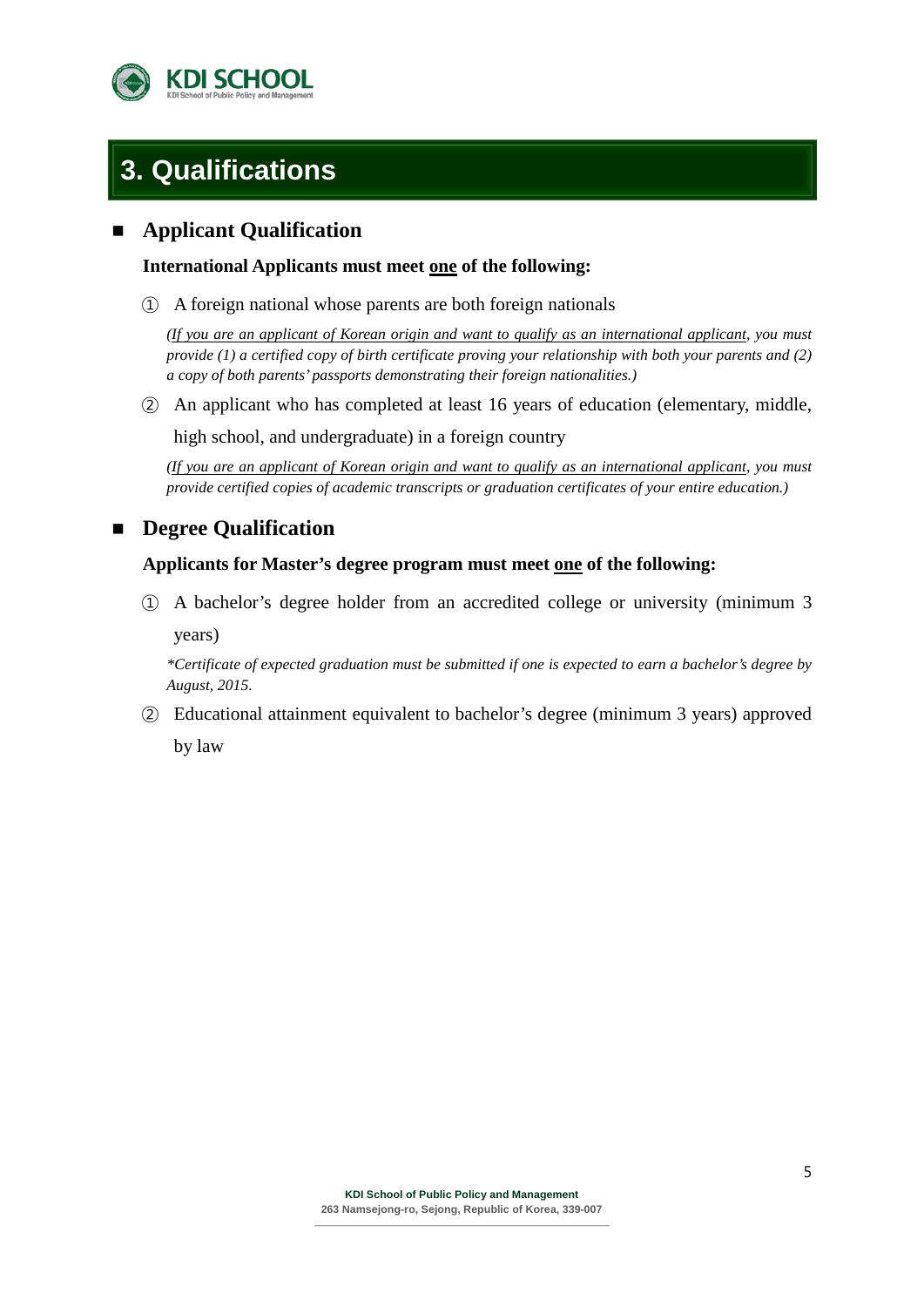

# **4. Requirements**

## **Application Documents**

| No. | <b>Application Documents</b>                                                                                                                                                                                                                                                                                                                                                                                                                            | Submission                                                    |  |
|-----|---------------------------------------------------------------------------------------------------------------------------------------------------------------------------------------------------------------------------------------------------------------------------------------------------------------------------------------------------------------------------------------------------------------------------------------------------------|---------------------------------------------------------------|--|
|     | <b>Online Application</b>                                                                                                                                                                                                                                                                                                                                                                                                                               | <b>Required</b>                                               |  |
| 1   | *Online application must be submitted at the following link: <i>Click</i>                                                                                                                                                                                                                                                                                                                                                                               |                                                               |  |
|     | <b>Statement of Purpose</b> (must use the official form)                                                                                                                                                                                                                                                                                                                                                                                                |                                                               |  |
| 2   | Please use this portion of the application to explain your motivation and<br>qualifications for pursuing your education at KDI School.<br>*Download the official form from the KDI School's website: Click                                                                                                                                                                                                                                              | <b>Required</b>                                               |  |
|     | <b>Certified Copy of Academic Transcripts</b>                                                                                                                                                                                                                                                                                                                                                                                                           |                                                               |  |
| 3   | - Academic transcripts must provide a record of all the courses you have<br>taken throughout the years of studying.<br>- Applicants must submit transcripts from undergraduate institutions.<br>- Copies must be certified.<br>(Please read 'Document Authentication/Legalization' on page 8.)                                                                                                                                                          | <b>Required</b>                                               |  |
|     | Certified Copy of Degree Diploma, Graduate Certificate or                                                                                                                                                                                                                                                                                                                                                                                               |                                                               |  |
| 4   | <b>Certificate of Expected Graduation</b><br>- Certificate of Expected Graduation must indicate anticipated graduation<br>date and degree type.<br>- Applicants must submit certificates from undergraduate institutions.<br>- The certificate must indicate the degree awarded is 'Bachelor's Degree'<br>or 'Equivalent to Bachelor's Degree'.<br>- Copies must be certified.<br>(Please read 'Document Authentication/Legalization' on page 8.)       | <b>Required</b>                                               |  |
|     | <b>Two Recommendation Letters</b>                                                                                                                                                                                                                                                                                                                                                                                                                       |                                                               |  |
| 5   | Recommendation letters should provide information<br>about<br>your<br>performance in academic or professional settings.<br>*The official form can be downloaded from the KDI School's website. However, it<br>is <u>not</u> required to use the official form. Click                                                                                                                                                                                    | <b>Required</b>                                               |  |
|     | Certified Copy of TOEFL, TOEIC, IELTS, TEPS, OPIc Score Report                                                                                                                                                                                                                                                                                                                                                                                          |                                                               |  |
| 6   | or Certificate of Medium of Instruction<br>- The tests must have been taken within 2 years of the proposed date of<br>admission. (The semester opens on Sep. 12, 2015 and the test must have<br>been taken as of Sep. 12, 2013.)<br>- If you have received your university degree from an English-speaking<br>country, you may submit a certificate of medium of instruction instead.<br>- Copies must be certified or original.                        | Not Required But<br>Strongly<br>Recommended                   |  |
|     | <b>Employment Verification</b> (required if currently employed)                                                                                                                                                                                                                                                                                                                                                                                         |                                                               |  |
| 7   | - The dates/term of employment or position/title must be specified.<br>- The verification should specify that the issuing organization is in the<br>'public sector'.<br>- HR officer or supervisor of the applicant should complete the form and<br>include information of the writer as well as the issuing date.<br>*The official form can be downloaded from the KDI School's website. However it is<br>not required to use the official form. Click | If applicable*<br>(Required for Seoul<br>G20 Applicants Only) |  |
| 8   | <b>Copy of Passport</b>                                                                                                                                                                                                                                                                                                                                                                                                                                 |                                                               |  |
|     | The copy must show your photo, name, and expiration date.                                                                                                                                                                                                                                                                                                                                                                                               | <b>Required</b>                                               |  |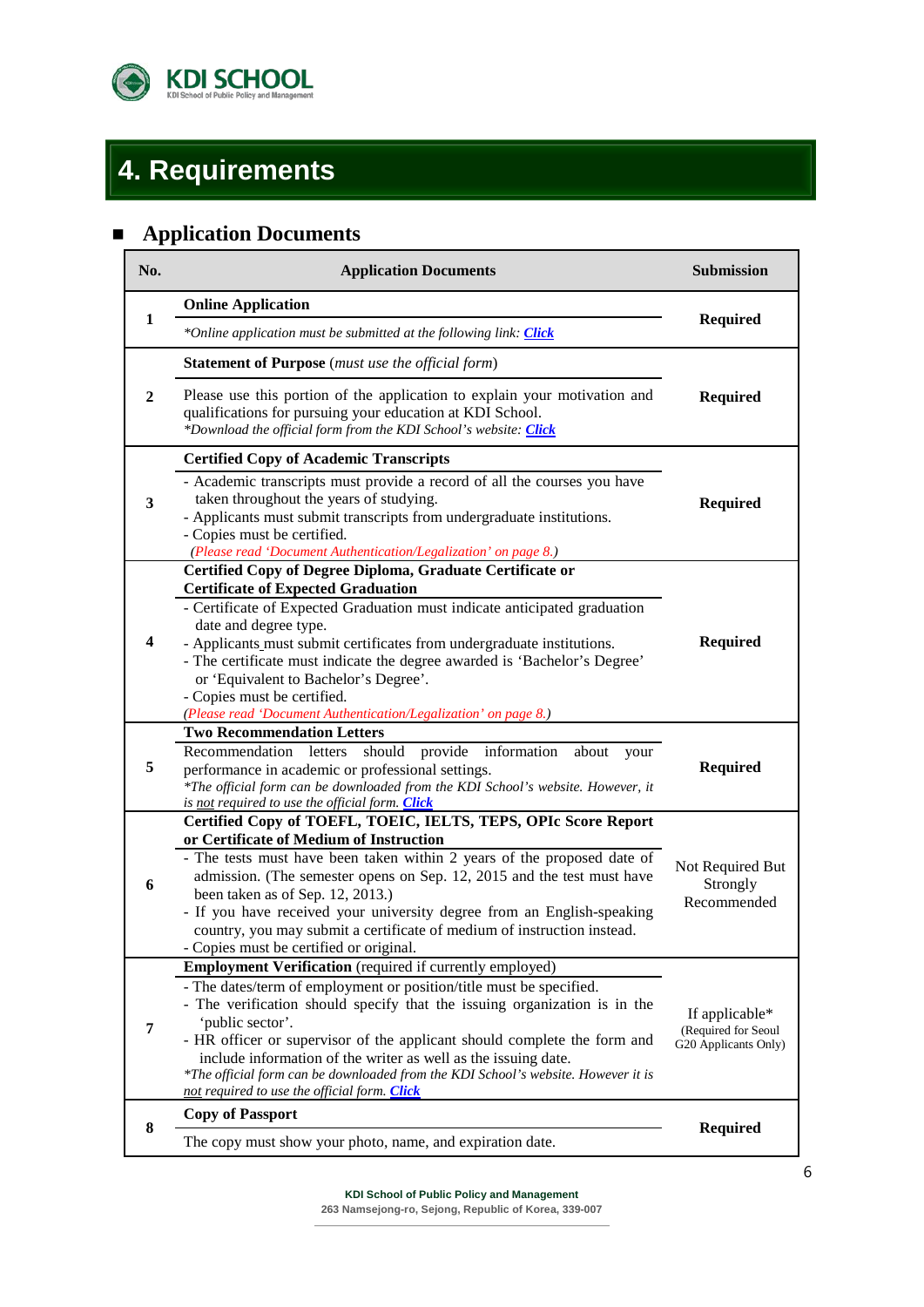

| No. | <b>Application Documents</b>                                                                                                                                                                        | Submission                            |
|-----|-----------------------------------------------------------------------------------------------------------------------------------------------------------------------------------------------------|---------------------------------------|
|     | Two Photos (3cm x 4cm) or Photo File Upload                                                                                                                                                         | <b>Required</b>                       |
| 9   | If you have uploaded your photo on your online application, you do not<br>have to send your photos again.                                                                                           |                                       |
|     | Certified Copy of Birth Certificate & Copy of Both Parents' Passports<br>or Certified Copy of Academic Transcripts or Graduate Certificates of<br>16 Years of Education in a Foreign Country        | If applicable                         |
| 10  | - Only applicable to applicants of Korean origin<br>- Birth certificate should prove your relationship with both your parents.<br>- Copy of both parents' passports should prove their nationality. | (applicants of Korean<br>origin only) |

\*Applicants of Seoul G20 Global Leader's Fellowship must submit Employment Verification to prove their eligibility. (Eligibility: Applicants must be currently employed in the public sector (1) as a division head-level official or (2) with minimum 6 years of working experience in the public sector)

## **Important Notices**

- ① **All required documents must arrive at the admissions office of KDI School by the deadline (Address: The Office of Admissions, KDI School, 263 Namsejongro, Sejong, Republic of Korea, 339-007).**
- ② Important notices and announcements are delivered via email and an incorrectly entered email address in the online application will cause a delay in the receipt of important information.
- ③ Applicants may apply for one program/scholarship only. Submitting multiple applications to more than one program/scholarship will invalidate candidacy.
- ④ All required documents must be sent in one package to the admissions office by post and submitted documents will not be returned.
- ⑤ Submission of an online application and arrival of the required documents must be completed by the deadline. If the information submitted in the application package is unclear or if any parts of the application material are missing, the application documents will not be submitted for evaluation. If the above issues are found after the admission has been offered, the offered admission will be revoked.
- ⑥ The applicant's name and date of birth entered in the online application must be exactly the same as those in his/her passport.
- ⑦ Please avoid submitting multiple online applications. The admissions office will not be responsible for any consequences caused by incorrectly prepared and/or submitted applications.
- ⑧ All application documents must be typed (not hand-written) in English.
- ⑨ Non-English based documents must be accompanied with notarized English translations. (The translations should also be certified.)
- ⑩ If any required documents are found to be false or counterfeit, admission to KDI School will be revoked.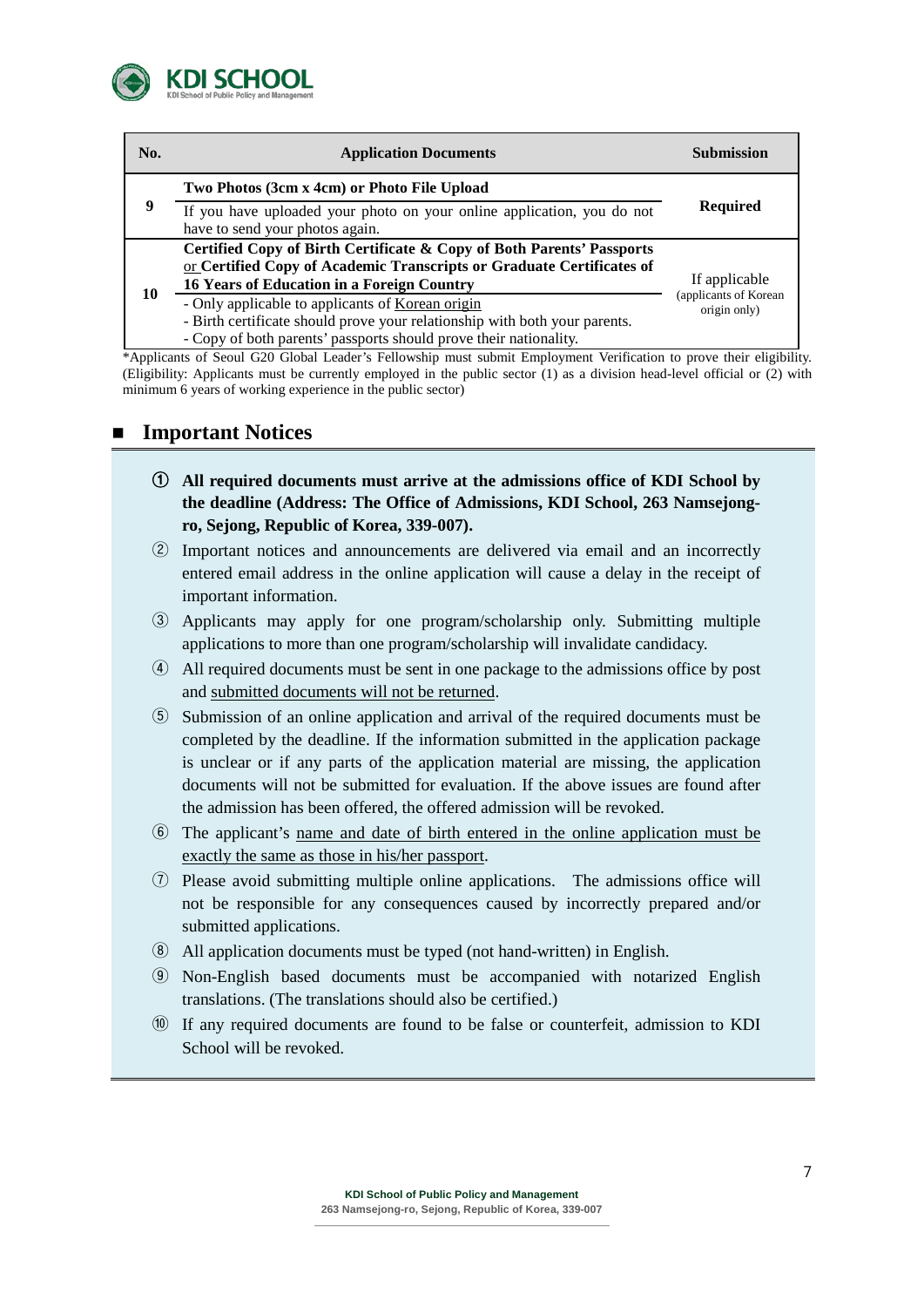

## **Document Authentication/Legalization**

Please note that photocopies without required seal/stamp/signature will not be considered as authenticated documents and see below to find an appropriate office for you to get your documents certified for authentication.

| Applicants who earned their degrees from<br>China, Philippines, Indonesia, Bangladesh,<br>Vietnam, Mongolia, Thailand, Pakistan,<br>Sri Lanka, India, Myanmar, Nepal, Iran,<br>Uzbekistan, Kazakhstan, Kyrgyzstan, Ukraine,<br>Nigeria, Ghana, Egypt, Peru<br>must certify their academic documents as below: | All other applicants must certify their documents as<br>below:                                           |  |  |
|---------------------------------------------------------------------------------------------------------------------------------------------------------------------------------------------------------------------------------------------------------------------------------------------------------------|----------------------------------------------------------------------------------------------------------|--|--|
|                                                                                                                                                                                                                                                                                                               |                                                                                                          |  |  |
| <b>Apostilled</b> (by government authorities;<br>typically by Ministry of External<br><b>Relations or Ministry Education)</b>                                                                                                                                                                                 | Certified by the issuing institution with<br>an official stamp and signature                             |  |  |
| <b>OR</b>                                                                                                                                                                                                                                                                                                     | <b>OR</b>                                                                                                |  |  |
| Certified by the Korean Embassy or<br>Consulate with a seal or stamp                                                                                                                                                                                                                                          | Certified by Government Ministries,<br>which has the authority to authenticate<br>the academic documents |  |  |
| <b>OR</b>                                                                                                                                                                                                                                                                                                     |                                                                                                          |  |  |
|                                                                                                                                                                                                                                                                                                               | <b>OR</b>                                                                                                |  |  |
| Certified by embassy of the country<br>where one earned his/her degree from                                                                                                                                                                                                                                   | Certified by embassy of the country<br>where one earned his/her degree from                              |  |  |
| <b>OR</b>                                                                                                                                                                                                                                                                                                     |                                                                                                          |  |  |
| Certified by Ministry of Education of the                                                                                                                                                                                                                                                                     | <b>OR</b>                                                                                                |  |  |
| People's Republic of China (limited to<br>those who earned their degree from<br>China)                                                                                                                                                                                                                        | Certified by the Korean Embassy or<br>Consulate with a seal or stamp                                     |  |  |
|                                                                                                                                                                                                                                                                                                               |                                                                                                          |  |  |

*\*Note: If you obtain an admission to the school, the Korean embassy may request an extra copy of the document above when you apply for an entry visa.*

#### How to Authenticate Your Documents

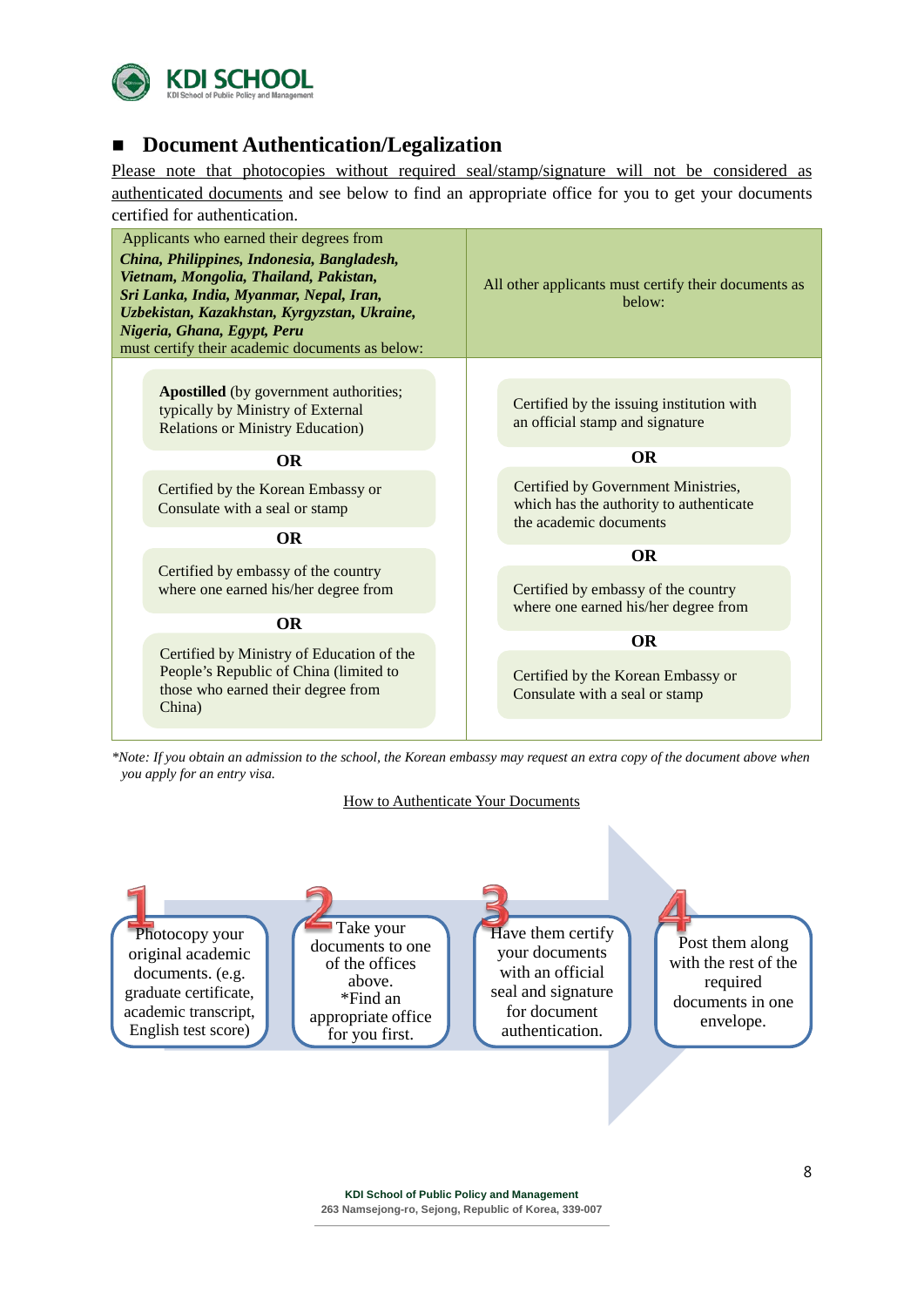

## **5. Scholarship & Tuition**

## **Scholarship**

Most international students enrolled in a full-time Master's program will become potential candidates for full or partial scholarships offered by KDI School.

## **Global Ambassador Scholarship**

- Benefits: Full tuition and monthly stipend (app. 1,000 USD) for most recipients
- Eligibility: Admitted international students
- How to Apply: Applicants must complete and submit an online application as an international student and post all the required documents.

### **Seoul G20 Global Leaders Fellowship**

- Benefits: Full tuition, monthly stipend (app. 1,200 USD), and round-trip airfare
- Eligibility: Currently employed in the public sector and meet one of the following requirements below
	- (1) Division head or higher level in the public sector
	- (2) Minimum 6 years of working experience in the public sector
- How to Apply: Applicants must complete and submit an online application for Seoul G20 Global Leaders Fellowship and post all the required documents including an employment verification letter demonstrating the eligibility.

## **Tuition**

Students may choose to pay by semester or by credits. Regardless of the payment method, students will pay the same amount of 28,000,000 Korean won to complete a Master's program.

|  | Payment by Semester |
|--|---------------------|
|  |                     |

(unit: Korean won)

|                  | <b>First Year</b> |               |               | <b>Second Year</b> | <b>Total</b>  |               |            |
|------------------|-------------------|---------------|---------------|--------------------|---------------|---------------|------------|
|                  | Fall              | <b>Summer</b> | <b>Spring</b> | Fall               | <b>Summer</b> | <b>Spring</b> |            |
| <b>Full-time</b> | 7,000,000         | 7,000,000     | 7,000,000     | 7,000,000          |               | 0             | 28,000,000 |